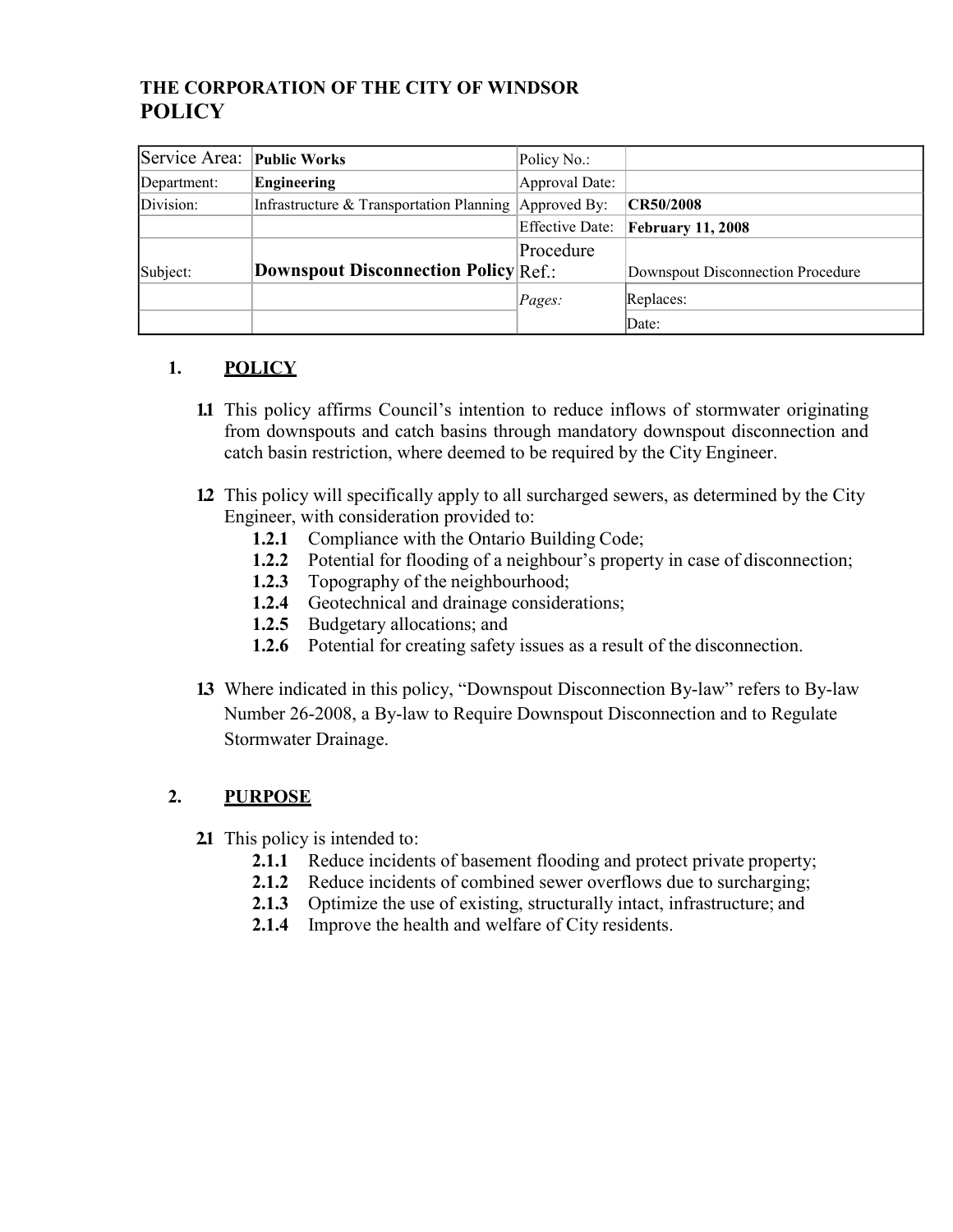### **3. SCOPE**

- **3.1** This policy applies to:
	- **3.1.1** Catch basins owned by the Corporation of the City of Windsor; and
	- **3.1.2** Downspouts connected to the sewer system administered by the Corporation of the City of Windsor:
		- **3.1.2.1** In designated Downspout Disconnection Areas;
		- **3.1.2.2** Where a private sewer connection replacement has been requested and is administered by the City of Windsor; and
		- **3.1.2.3** Where voluntary downspout disconnection has been requested.

# **4. RESPONSIBILITY**

**4.1** The General Manager of Public Works is responsible for:

- **4.1.1** Ensuring that the Corporation of the City of Windsor has a Downspout Disconnection and Storm Water Regulation Policy;
- **4.1.2** That the policy and procedures are updated periodically to keep pace with best practices as they evolve, and;
- **4.1.3** That the above policy and procedures are implemented in an efficient and effective manner.
- **4.2** The City Engineer is responsible for:
	- **4.2.1** Recommending to Council the establishment of Downspout Disconnection Areas where mandatory downspout disconnection would be warranted, subject to the provisions of the Downspout Disconnection By-law;
	- **4.2.2** Enforcement of the Downspout Disconnection By-law where applicable, including:
		- **4.2.2.1** The granting of exemptions from the provisions of the By-law where deemed to be appropriate;
		- **4.2.2.2** Ensuring that disconnection of building drainage systems from a municipal sewer or tributary occurs in or at:
			- **4.2.2.2.1** Downspout Disconnection Areas;
			- **4.2.2.2.2** Locations where private sewer connection replacement has been undertaken.
		- **4.2.2.3** Installation and maintenance of catch basin restrictor plates in designated municipally-owned catch basins, located in or at:
			- **4.2.2.3.1** The municipal Right-of-Way; and
			- **4.2.2.3.2** Properties owned and/or administered by the Corporation of the City of Windsor; and
		- **4.2.2.4** Delegation of relevant enforcement duties to appropriate City staff.
	- **4.2.3** Coordination of voluntary disconnection requests;
	- **4.2.4** Administration of the policy process, including:
		- **4.2.4.1** Coordination of future policy and procedure revisions;
		- **4.2.4.2** Implementation of the accompanying procedure;
		- **4.2.4.3** Ensuring internal and inter-departmental compliance with this policy;
		- **4.2.4.4** Enacting appropriate budgetary submissions; and
	- **4.2.5** Where problems arise, raising concerns with the General Manager of Public Works who will arbitrate and/or resolve issues that may arise from the use of this procedure and make recommendations for improvements.